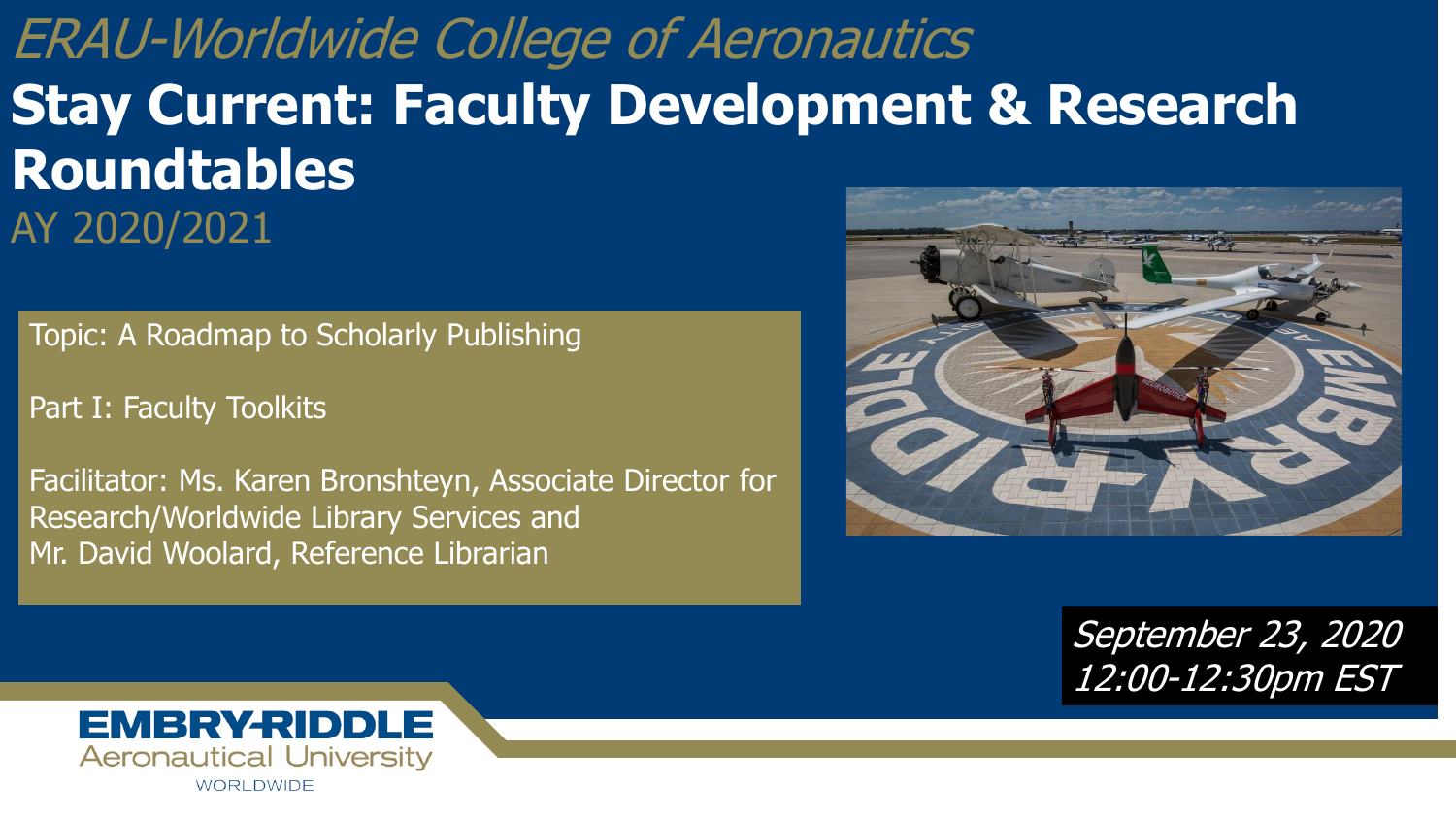

### **Discussion Agenda**

- Upcoming COA Stay Current Roundtables 12:00-12:30pm EST
- **❖** Attendee Introductions
- Introductions: Karen Bronshteyn, Associate Director for Research/Worldwide Library Services
- Faculty Toolkit and Hunt Library Research Resources, David Woolard, Reference Librarian
- **❖** Open Discussion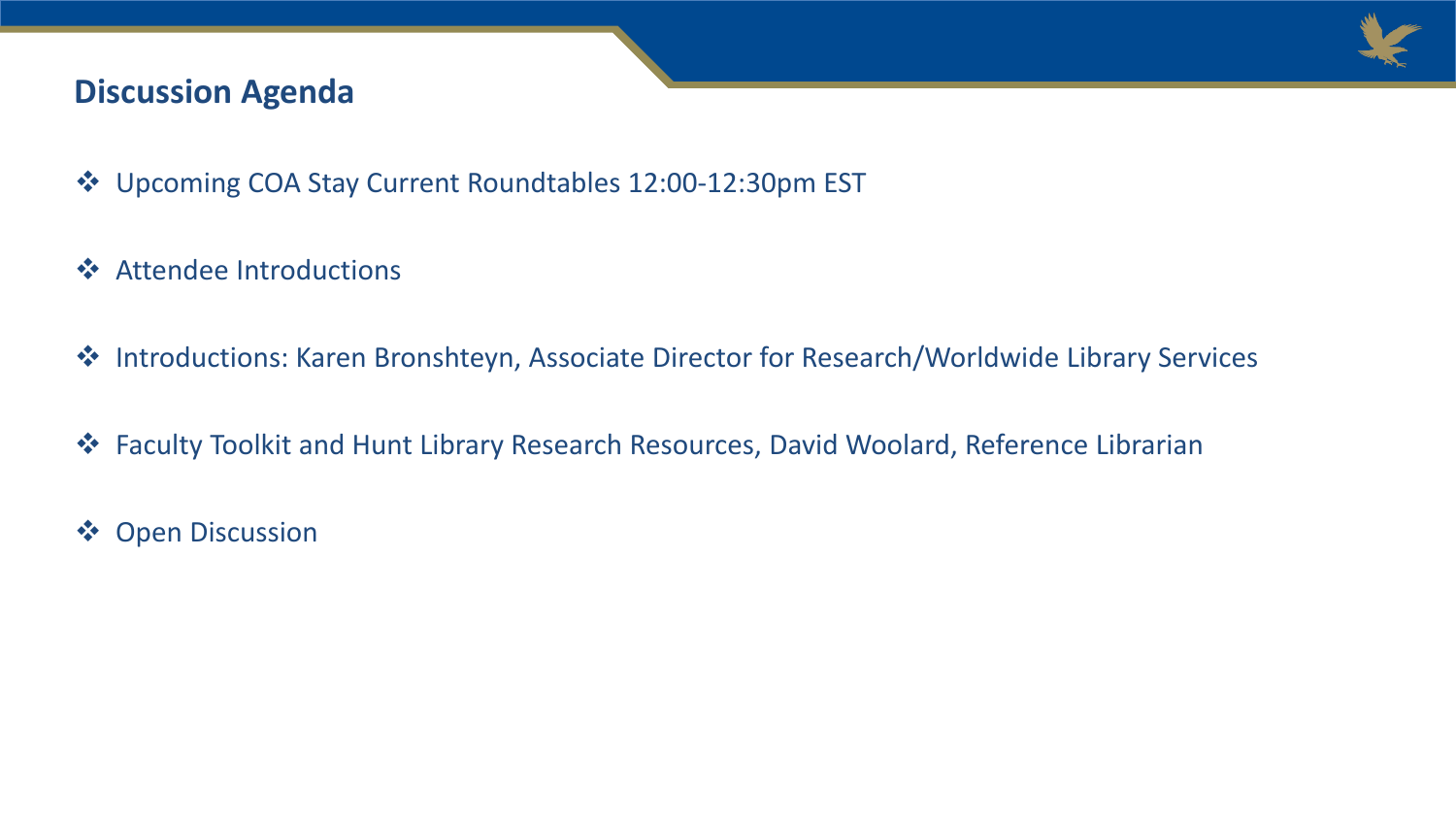

## **Upcoming COA Stay Current Roundtables 12:00-12:30pm EST**

- Wednesday, September 23<sup>rd</sup> A Road Map to ERAU Resources for Scholarly Publishing Part 1: Faculty Toolkit. **Facilitator:** David Woolard, Research Librarian
- Tuesday, September 29<sup>th</sup> A Road Map to ERAU Resources for Scholarly Publishing Part 2: Scholarly Commons Repository. **Facilitator:** Anne Marie Casey, Library Director
- Wednesday, October 14th Navigating the COA Promotion and Tenure Process. **Facilitator:** Dr. Kelly George
- Thursday, November 12<sup>th</sup>: Identifying and securing external funding to support your research agenda. **Facilitator:** Dr. Kimberly Luthi

**Please submit additional faculty development and research support topics of interest. Additional Topics: SAS Overview; Proposal Development Guide; Lessons Learned from an ERAU PI.**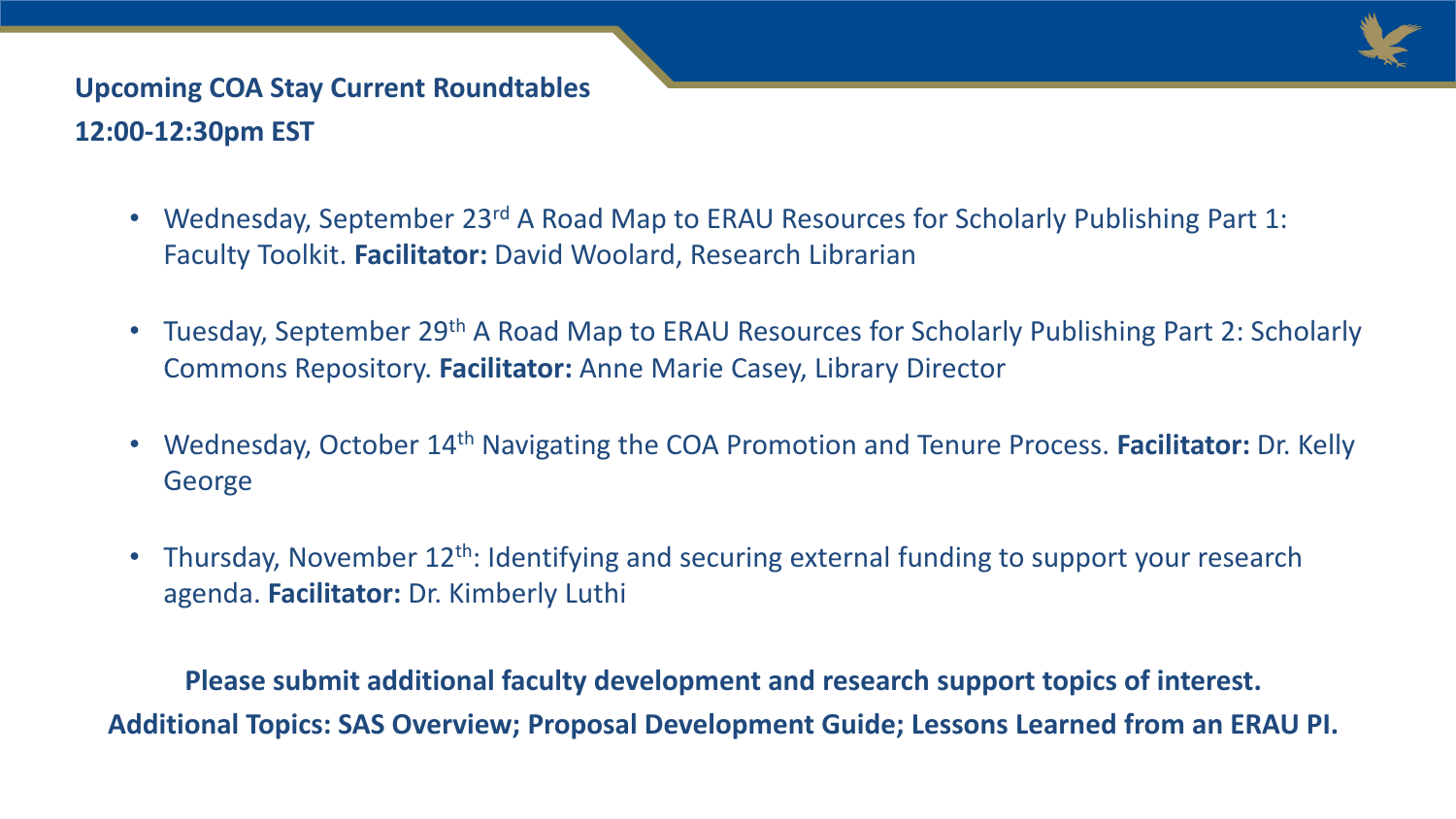

Introductions: Karen Bronshteyn, Associate Director for Research/Worldwide Library Services

Overview of Hunt Library Research Support and Resources

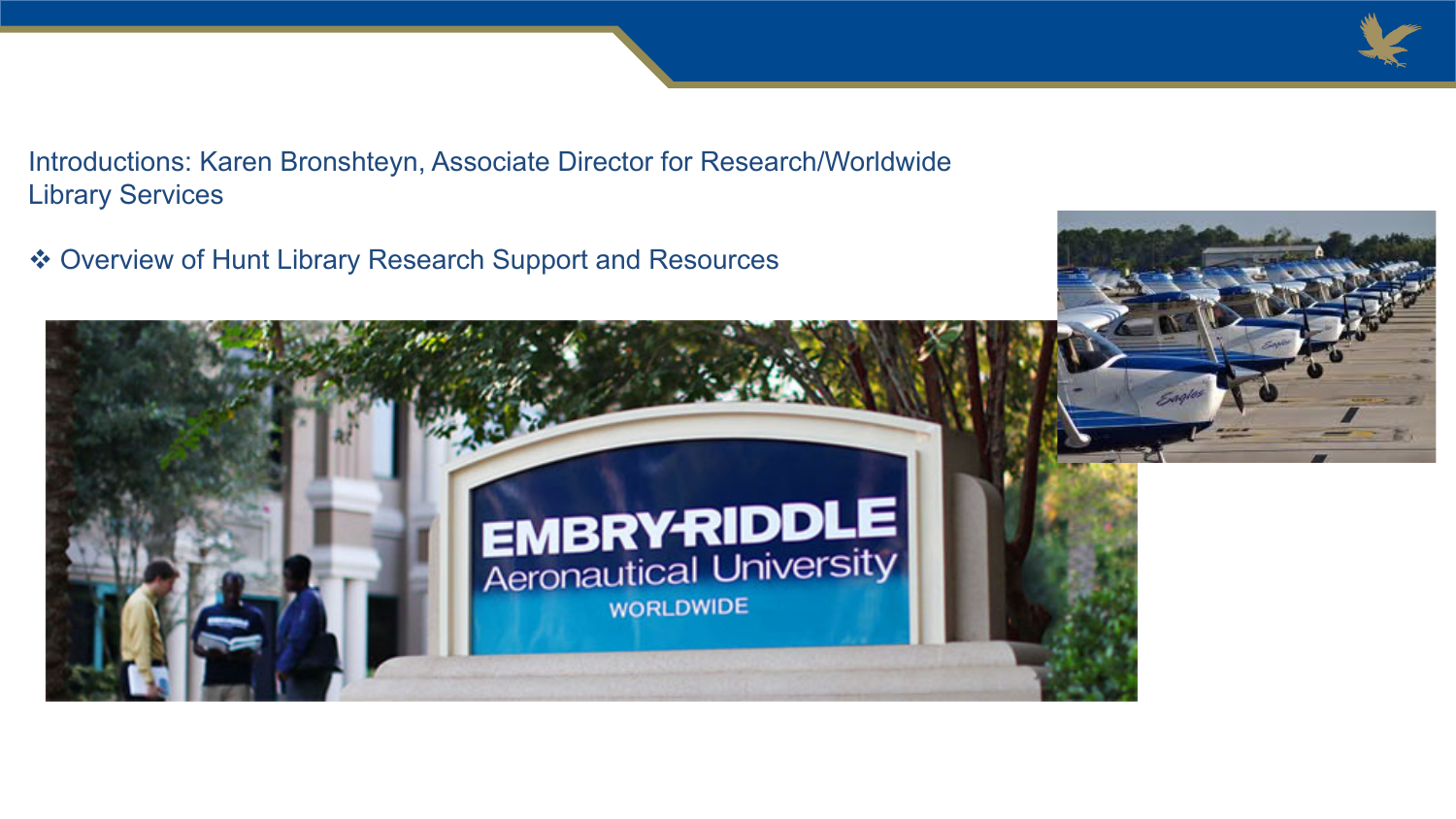

Additional Resource Links:

## Hunt Library offers an additional 3-minute video tutorial related to this topic:

# Publishing in Scholarly Commons: Preprint, Postprint, and Version of Record Explained

https://vimeo.com/erauhuntlibrary/scholarlycommonspublishing